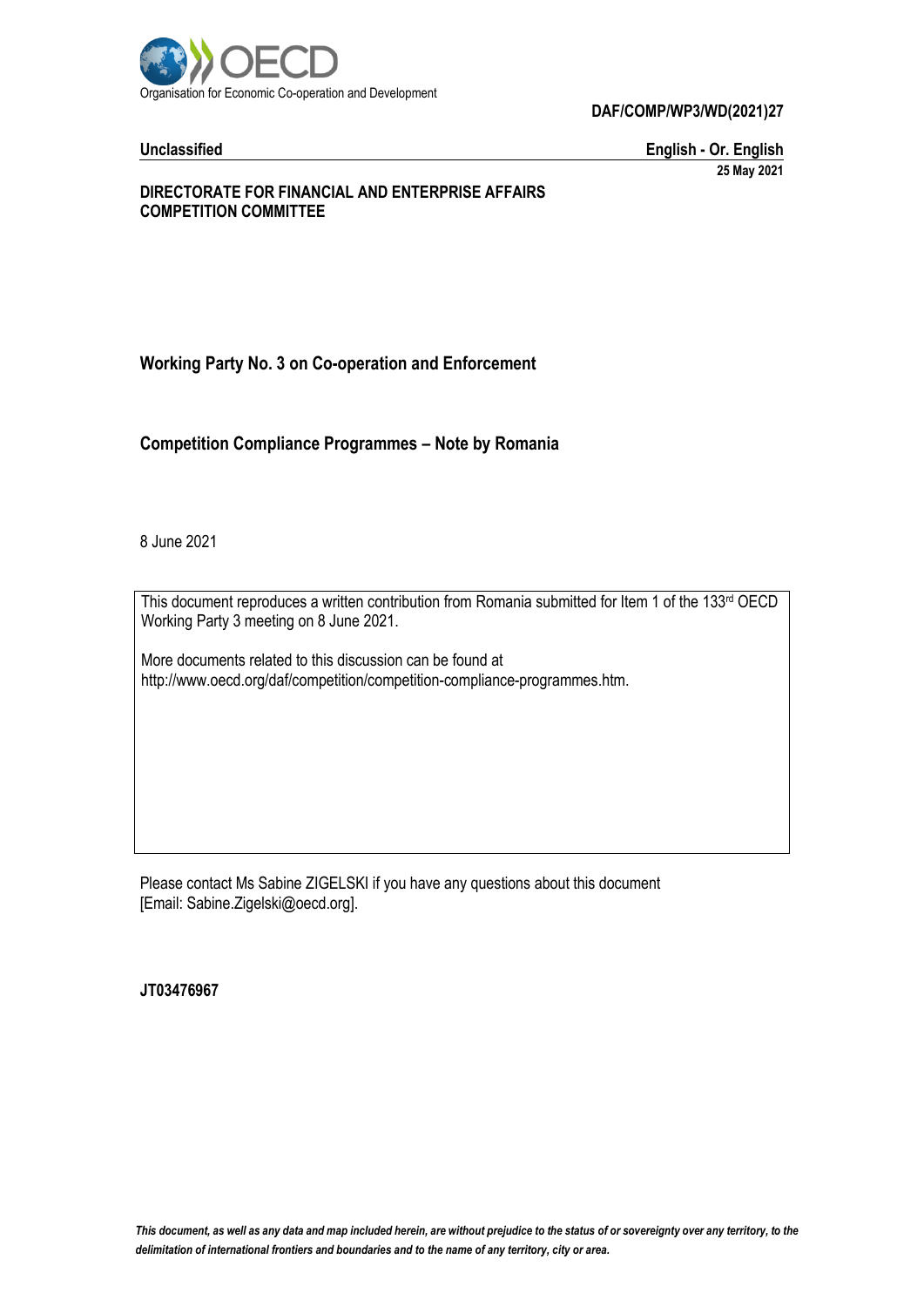# *Romania*

#### **Executive summary**

1. This presentation will lead you through the legislative framework in Romania concerning compliance matters in competition law, ranging from a short history of the first provisions introduced in 2011 to further practice developments, for an insight of the developments in this field. Then, the focus will be on the Romanian Competition Council's efforts to promote a compliance approach in the business environment starting from the three guides drafted and published by the authority – an action meant to make compliance familiar to the undertakings and the general public, stressing the importance of prevention and making the competition rules known. Afterwards, we will inquire whether there is any link between compliance and rehabilitation, by means of some examples and in the end, we will get straight to a short conclusion.

### **1. Introduction**

2. Competition between companies plays a very important role in ensuring the wellbeing of consumers, in achieving an optimal distribution of resources and in streamlining some parameters such as price, production, quality, variety or innovation.

3. In recent years, the Romanian Competition Council (hereinafter referred as RCC) made consistent efforts in order to prevent infringements of competition law, by developing some tools to help businesses promote a compliance culture. These mainly refer to educating businesses towards compliance and competition laws, which can be improved through efforts which include drawing up consistent compliance programmes and effective implementation.

4. The Romanian competition authority encourages companies to develop effective compliance programmes to avoid infringements of competition law, to prevent participation in violations of the law that would expose companies to financial or other sanctions or image damage.

### **2. Legal Framework in the Romanian Competition Law Regarding Compliance**

5. As provided for under the Guidelines regarding the individualization of the sanctions for the contraventions provided for under Art. 55 of the Competition Law no. 21/1996 ("The Guidelines"), the basic level of the fine may be reduced when the Competition Council finds that there are mitigating circumstances such as "(...) the company proves the existence and effective implementation of a compliance program."*<sup>1</sup>*

6. Thus, since December 29, 2011, the existence and effective implementation of a compliance program is a mitigating circumstance that reduces the fine applied in case of an infringement of up to 10% of the basic level established depending on its gravity and duration.

<sup>1</sup> See paragraph 22 (f) of *The Guidelines.*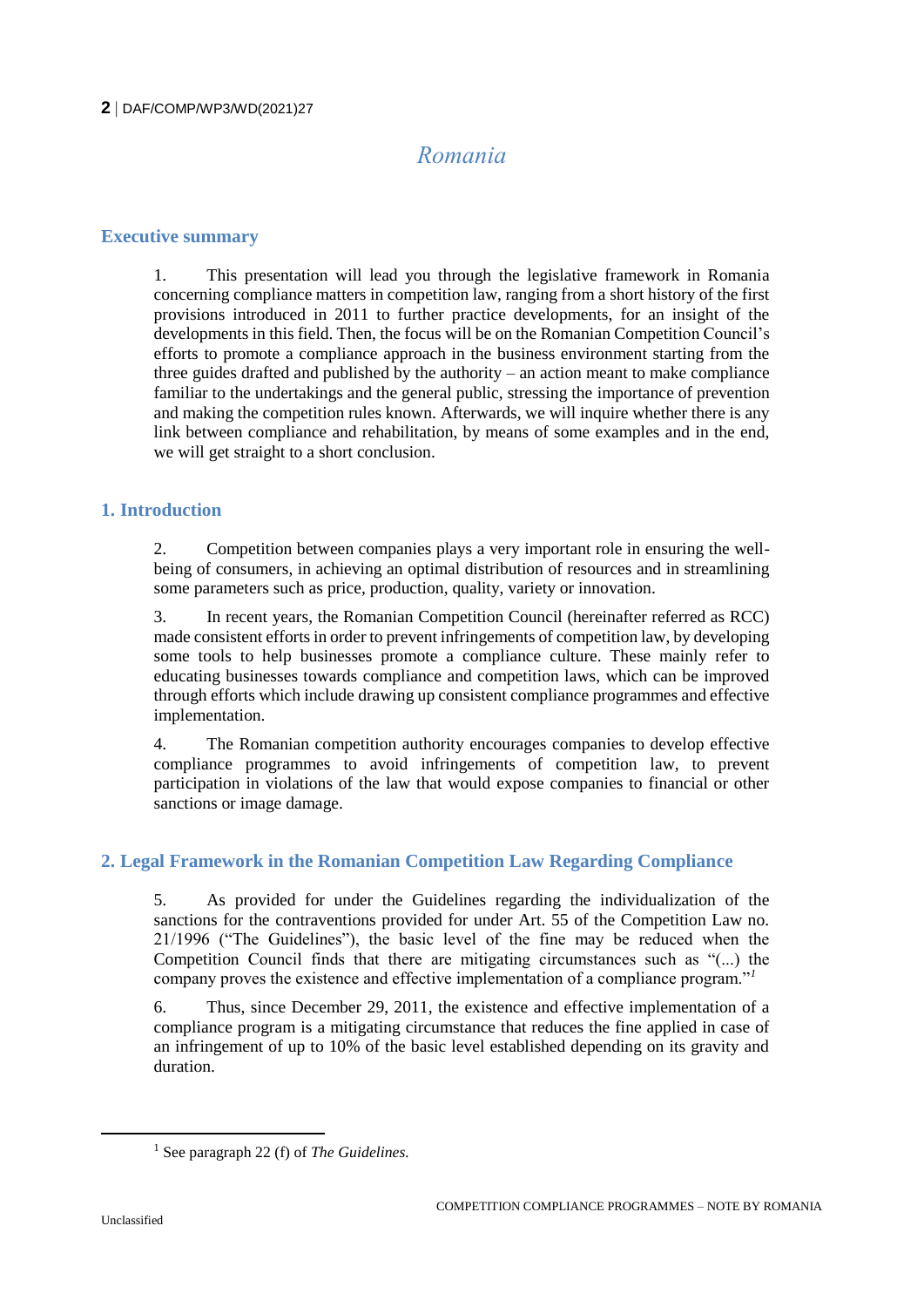7. If in the beginning, the RCC's approach was more formal, in that the mere existence of a compliance program was enough for the mitigating circumstance to be considered, the developments in this field made the application more nuanced, so that the authority not only looks at the existence of a compliance program, but also to the proves that it is fully implemented and even disseminated among business partners.

8. From the necessity of an effective implementation, another mitigating circumstance has recently been derived, namely promoting competition rules by preparing and disseminating compliance programmes at the level of the undertaking's trading partners.

9. If this action is assumed by the company and fulfilled at the latest until the adoption of the Decision by the RCC, or in a timeframe established in the Decision regarding the infringement, a supplementary reduction of the basic level of the fine, of up to 10%, may be granted by the Board of the RCC for the dissemination of the compliance policy among business partners.

10. This is due to the fact that dissemination among business partners has a preventive role and making a public statement (through dissemination of conformity plans) concerning one's commitment to respect the law further educates the business environment.

### **3. Latest Developments**

11. In order to help undertakings adopt a compliance approach, the RCC published three guides, namely the "Guide on Compliance with Competition Rules", the "Guide on Compliance with Competition Rules by Business Associations" and the "Guide on Detection and Deterrence of Anti-competitive Practices in Public Procurement Procedures".

### **3.1. Brief Overview of the "Guide on Compliance with Competition Rules"<sup>2</sup>**

12. The Guide on Compliance with Competition Rules is addressed to all companies, either multinational corporations or small or medium enterprises, so that they be aware of the benefits of compliance and the risks of violating competition law. The Guide is comprised of a set of good practices that can help create effective training programmes, also with a view to their effective implementation.

13. The purpose is to raise awareness of the need to comply with competition law rules and to provide practical advice in this regard. The guide is indicative and is not intended to replace the relevant legislation in the field, also containing illustrative examples. Also, the RCC will not evaluate the individual compliance programmes of the companies outside an investigation.

14. The Guide strikes the importance of a proactive approach by undertakings, as their plans are based on compliance manuals meant to nurture and develop a compliance culture, but should also include effective alert mechanisms, comprising audit, warning and responsibility, all of which contribute to an effective implementation. The Guide also underlines that a compliance program should be tailor made, based on the company's needs and specificity, as well as adequate to its organizational structure.

 $\overline{a}$ 

<sup>2</sup> The Guide is available here:

http://www.consiliulconcurentei.ro/uploads/docs/items/bucket12/id12280/ghid\_privind\_conformar ea\_cu\_regulile\_de\_concurenta.pdf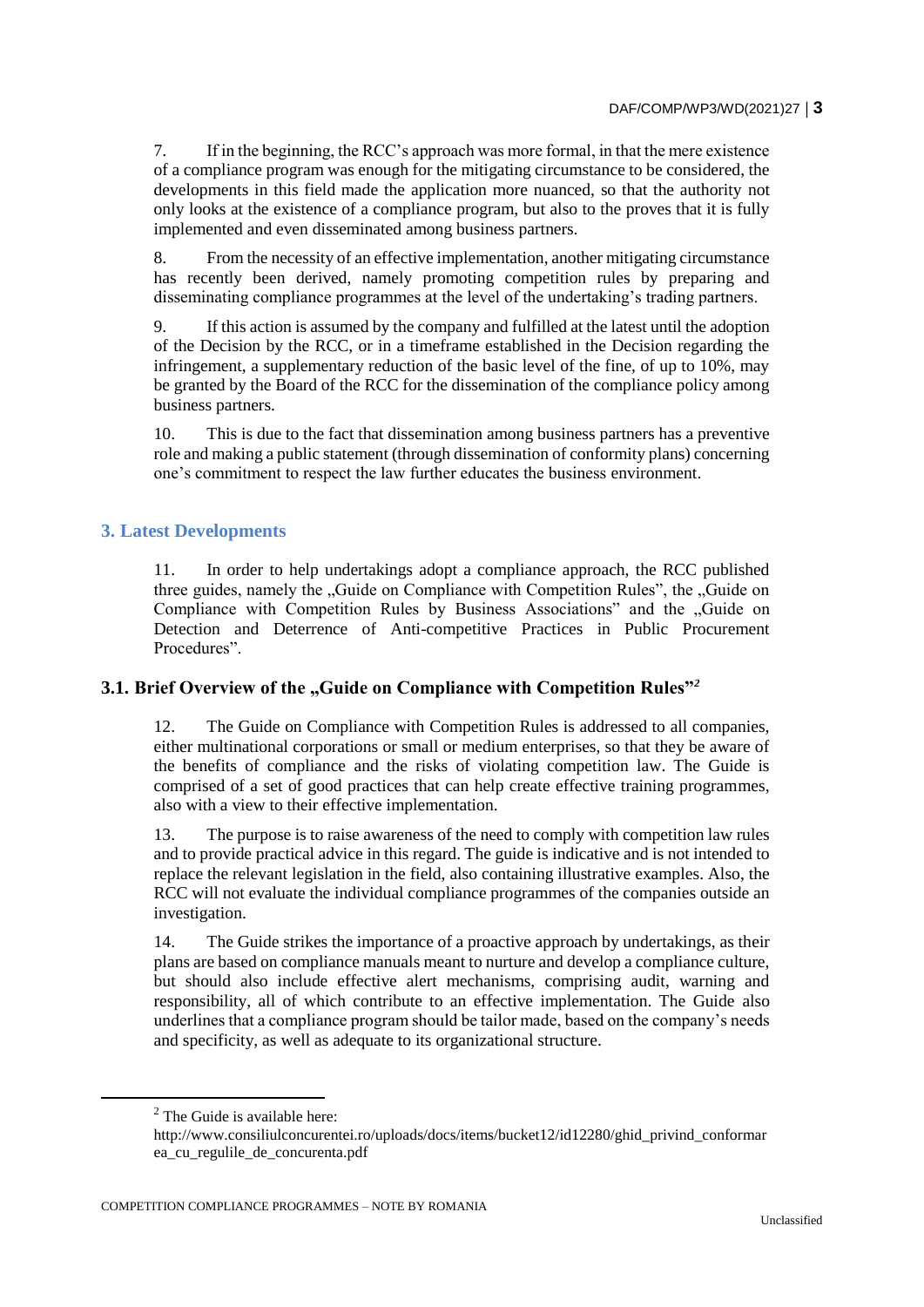15. No one-size-fits-all strategy could be implemented. Elaborating a plan is preceded by a thorough risk analysis, depending on the activity and the economic sector where the undertaking is active. The risk analysis is meant to determine vulnerabilities and assess their gravity, while a special focus should be on the employees, especially those interacting with third parties or competitors.

16. Among the elements of an efficient compliance program, one could list tackling the subjects of compliance with the competition requirements, the main requirements for the program's efficiency and the compliance manual (comprising practical examples).

- 17. The essential elements of an effective compliance program are the following:
	- the clear, firm, public position of the company's management in the sense of compliance with the rules of competition;
	- designation of one or more persons responsible for the compliance program of the company;
	- effective information, adequate training and awareness measures on the need compliance with competition rules;
	- control, audit of compliance and prompt information on non-compliance with the competition rules;
	- creating a system for monitoring and evaluating compliance with competition rules.
	- For this purpose, a compliance manual, or a similar document (e.g., code, guidelines, guide) is meant to be a reference tool for both management and employees of the company, as well as for the business partners, taken into consideration for day-to-day decisions.

18. It should be noted that allegations according to which the undertaking was not aware of the anti-competitive implications of its actions or did not know about its legal duties cannot exonerate it from sanctioning. The same applies to SMEs, as the dimension and the place in the trade chain where the undertaking operates are irrelevant when it comes to enforcing the Competition Law.

19. Also, the effective implementation of a compliance program requires identifying risks, risk evaluation and risk management, as well as due diligence in competition matters. Other topics reached in the Guide are the costs of failure to comply with competition law and the efficiency of compliance programmes.

# **3.2. Brief Overview of the "Guide on Compliance with Competition Rules by Business Associations"***<sup>3</sup>*

20. The Guide is addressed to business associations as they are defined for the purpose of enforcing competition regulations. It is important to mention that Competition law does not prohibit the establishment of associations of enterprises or membership in such associations.

21. However, the functioning of associations creates repeated opportunities for direct contacts between competitors, thus representing a favourable framework for anticompetitive agreements. By bringing together competing companies, some actions

 $3$  The Guide is available here: http://www.consiliulconcurentei.ro/wpcontent/uploads/2021/02/Ghid-FINAL-ian-2021-SITE.pdf .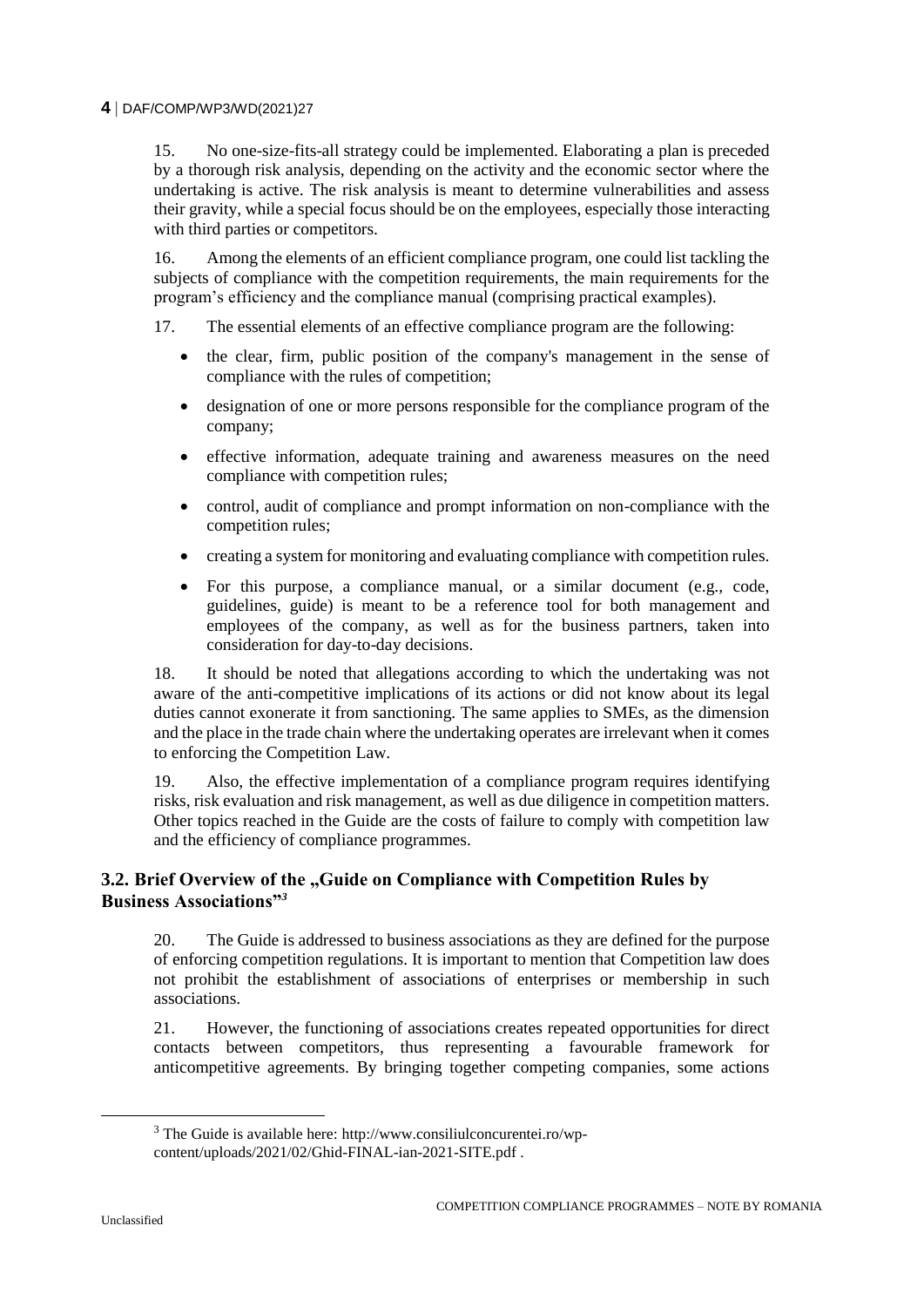carried out within the association may, in certain circumstances, result in a restriction of competition.

22. Participation in the activities of the associations is a way for competitors to meet to carry out and promote initiatives for the proper functioning of the industry they belong to. These meetings or discussions, even if they had initially a legitimate aim, that of fulfilling the proposed objectives of the association, must not have as object or effect the coordination of the individual commercial behaviour of member undertakings.

23. The Guide is mainly meant for business associations, professional associations (e.g. bar associations, other associations gathering members of other liberal professions) and self-regulatory associations, mainly in the field of advertising practices, which adopt and apply to their members codes of good practices regarding sales or online advertising in order to protect consumers from immoral or unethical behaviour.

24. The Guide develops on typical cases of anti-competitive behaviour in which business associations may be involved, presenting what is prohibited (price fixing etc.), sensitive activities (such as developing and promoting industry-level standards or standardized terms and conditions, on the condition that they do not restrict competition on the market; recommendations made by associations of undertakings, boycott, codes of conduct or best practices issued by associations of undertakings; exchange of information; acquiring membership; press releases, newsletters and circulars; conducting meetings within the association), as well as practical advice for the business associations.

# **3.3. Brief Overview of the ..Guide on Detection and Deterrence of Anti-competitive Practices in Public Procurement Procedures"***<sup>4</sup>*

25. The Guide refers to the most common forms of anti-competitive practices in public procurement – closed bid, retention of the bid, alternative bidding, exclusion of qualified bidders, arranged specifications, manipulation of bidding procedures and the inclusion of fictitious companies in the bidding process, market allocation.

26. It also extensively describes market characteristics that favour anti-competitive practices in public procurement, such as a limited number of bidders - as a result of the small number of market competitors or too restrictive qualification and selection criteria, homogeneity of products - different products, especially by quality, symmetry of market shares (when competitors of different sizes do not have motivation to resort to anticompetitive practices) and cost symmetry (if efficient businesses do not have the motivation to enter in an anti-competitive practice), recurring bidding (the bidding frequency facilitates distribution contracts between bidders), market transparency (if competitors can easily observe essential elements of the activity of others: prices, cost structures, sales, etc.) and professional associations.

27. It also includes behavioural markers which may indicate an anti-competitive practice and measures to prevent anti-competitive practices specific to contracting authorities.

<sup>4</sup> The Guide is available here:

http://www.consiliulconcurentei.ro/uploads/docs/items/bucket11/id11008/ghid20042016.pdf.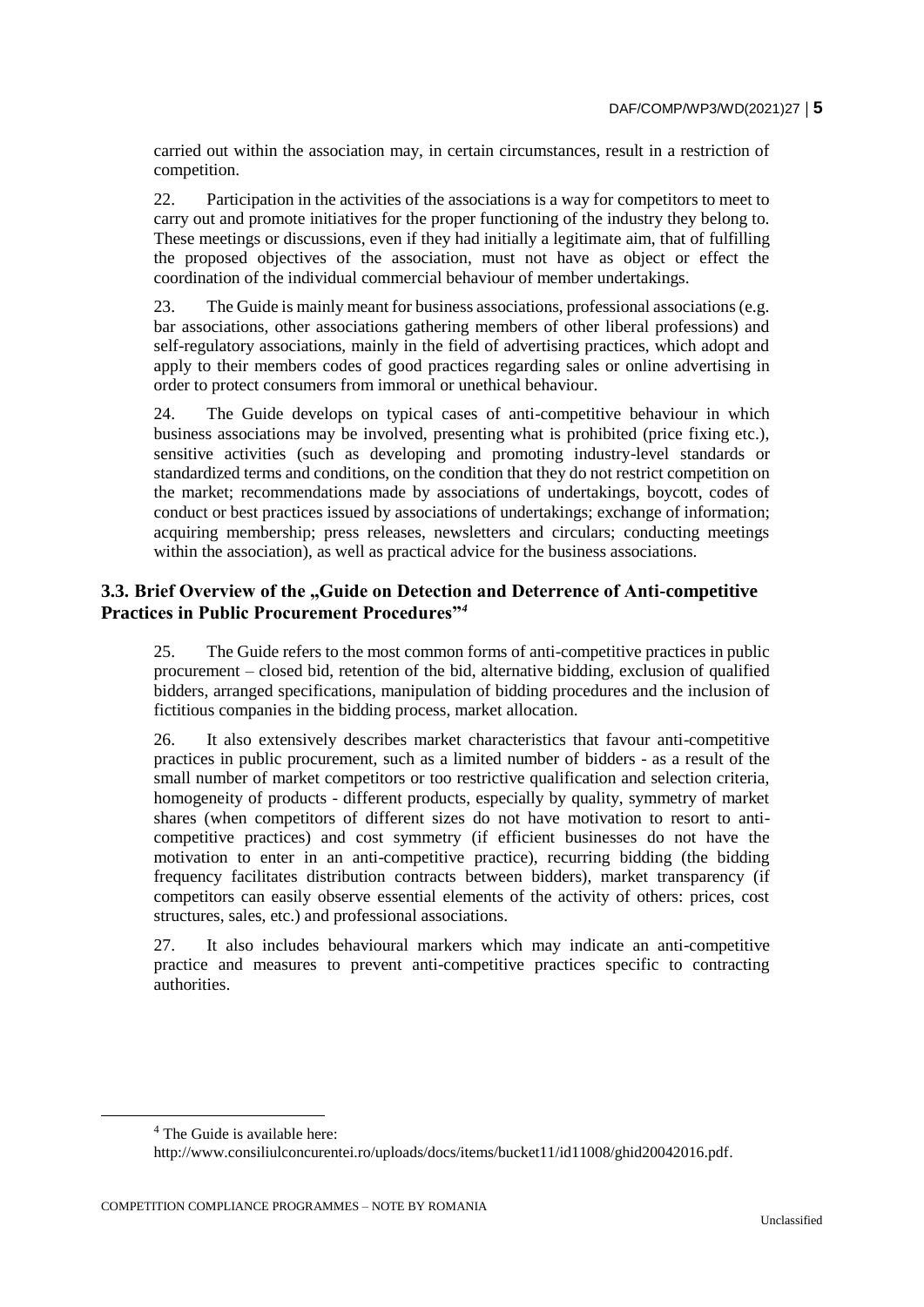# **4. Compliance and Rehabilitation**

28. In the last years, the RCC and the National Agency for Public Procurement faced the need to clarify the ways in which an economic operator can demonstrate credibility in a sustainable manner, as provided for in public procurement law, in a situation of exclusion from the bidding procedure for committing a serious professional misconduct, consisting of violation of competition regulations, by participating in a cartel aimed at bid rigging.

29. This aspect is also tackled by competition legislation, which contains provisions granting certain benefits to undertakings that, in relation to the provisions on public procurement, could be relevant in proving active cooperation with the RCC, as the authority that carries out the investigation. A Common Opinion by the two above mentioned institutions was adopted*5.*

30. The public procurement law*<sup>6</sup>* provides for the obligation of the contracting authority / entity to exclude from the award procedure for public procurement contracts, sectoral procurement contracts, concession contracts of works and service concession contracts, the undertaking who committed a serious professional misconduct that calls into question his integrity, the notion of "serious professional misconduct" including infringement of competition rules aimed at bid rigging.

31. However, the legislator also established the possibility of rehabilitation, in the sense that the company, which is in one of the situations of exclusion from the award procedure, can provide evidence to the contracting authority that the measures taken are sufficient for demonstrating its credibility in relation to the reasons for exclusion.

32. In this regard, given the competences of the RCC as investigative authority, the undertaking may provide the contracting authority / entity, in principle, with decisions issued by the RCC in the last 3 years, which show the application of a more favourable sanctioning regime to the economic operator, respectively as a result of the application of the leniency policy and / or the procedure for acknowledgment of the anti-competitive behaviour, as tools available to the RCC, which involve effective cooperation of undertakings with the competition authority.

33. Besides the above-mentioned tools, the undertaking may also provide proof of the effective implementation of a compliance program, that needs to be drafted according to the RCC's Guide on Compliance with Competition Rules*<sup>7</sup>* and includes clear measures to prevent cartels in the bidding procedures.

34. In this respect, contracting authorities / entities, applying the principle of proportionality, are free to assess, on a case-by-case basis, the measures taken by undertakings and the evidence in support of them, taking account of the gravity and particular circumstances of the misconduct in question, depending on the specificity of the situation that is the object of the analysis.

<sup>5</sup> See http://www.consiliulconcurentei.ro/wp-content/uploads/2020/08/Opinie-comuna-CC-ANAP.pdf.

<sup>6</sup> Law no. 98/2016 on public procurement, with subsequent amendments and completions, Law no. 99/2016 on sectoral procurement, as subsequently amended and supplemented, and 3 Law no. 100/2016 on works concessions and service concessions, with amendments and completions.

<sup>7</sup> See above, footnote no. 2.